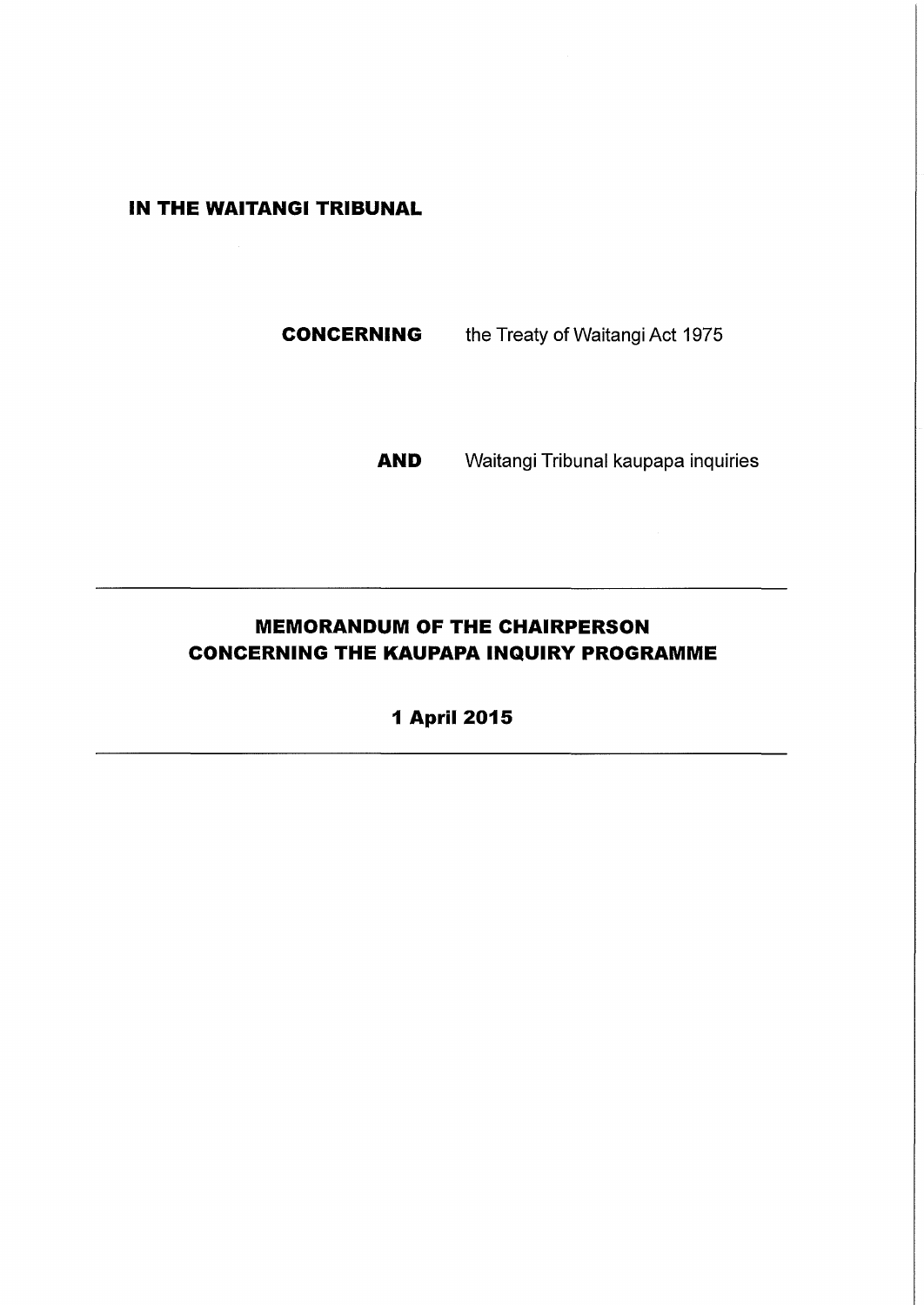#### Tena koutou katoa

#### **Introduction**

- 1. The purpose of this memorandum is to inform all claimants and the Crown of the Waitangi Tribunal's new kaupapa (thematic) inquiry programme concerning nationally significant claims affecting Māori and to outline a general framework for the programme. It sets out, in particular:
	- (a) the place of the kaupapa inquiry programme in the Tribunal's strategic framework;
	- (b) threshold criteria and the general scope of the programme;
	- (c) the Tribunal's approach to constituting kaupapa inquiries;
	- (d) the factors taken into account in setting the order in which kaupapa inquiries will be heard;
	- (e) the programme of kaupapa inquiries; and
	- (f) steps for initiating kaupapa inquiries.

#### **Summary**

- 2. This memorandum sets out a framework for the Tribunal's kaupapa inquiry programme, which is a core component of the Tribunal's strategic direction over the next decade. The programme will provide an inquiry pathway for claims outside of the district inquiries which raise nationally significant issues affecting Maori as a whole or a section of Māori in similar ways, and which have not previously been fully heard, reported on or settled.
- 3. Each kaupapa inquiry will focus on a single major issue or cluster of related issues. Based on an assessment of current registered claims that raise kaupapa grievances, an initial programme of 11 kaupapa inquiries has been identified (see paragraph 25 and Appendix A). This programme may be expanded should new kaupapa issues arise, or narrowed where claimants do not wish to bring their claims before the Tribunal.
- 4. For each issue or set of issues, claims will be grouped for joint inquiry. An inquiry will proceed to hearing once sufficient evidence to proceed has been filed, the issues for inquiry determined and the parties have confirmed their readiness to proceed. The inquiry process will be flexible and responsive, for example to facilitate the early hearing of claimant oral evidence or a staging of the inquiry around sub-issues or matters demanding early attention.
- 5. The starting order for the 11 identified inquiries has been prioritised in terms of a set of key factors: removal of the Tribunal's ability to inquire; the immediacy of the take (issue) or potential remedy; the seriousness of the alleged breach or prejudice; and the importance of the take to claimants, Maoridom and the nation. Any new kaupapa claim issue set down for separate inquiry will follow the existing 11 inquiries unless the Tribunal determines that promotion is merited in terms of the six priority criteria.
- 6. The Chairperson will start each kaupapa inquiry by appointing a presiding officer and panel and notifying affected claimants, the Crown and identifiable interested parties. The Tribunal will consult the parties in an initial interlocutory process on their intention and eligibility to participate, their readiness to proceed and any factors that may affect the ability of the Tribunal to hear the claims.

### **The kaupapa inquiry programme in the Tribunal's strategic framework**

7. The Waitangi Tribunal's Strategic Direction, 2014-2025, launched on 2 July 2014, states the Tribunal's overarching objective of completing its inquiry into most registered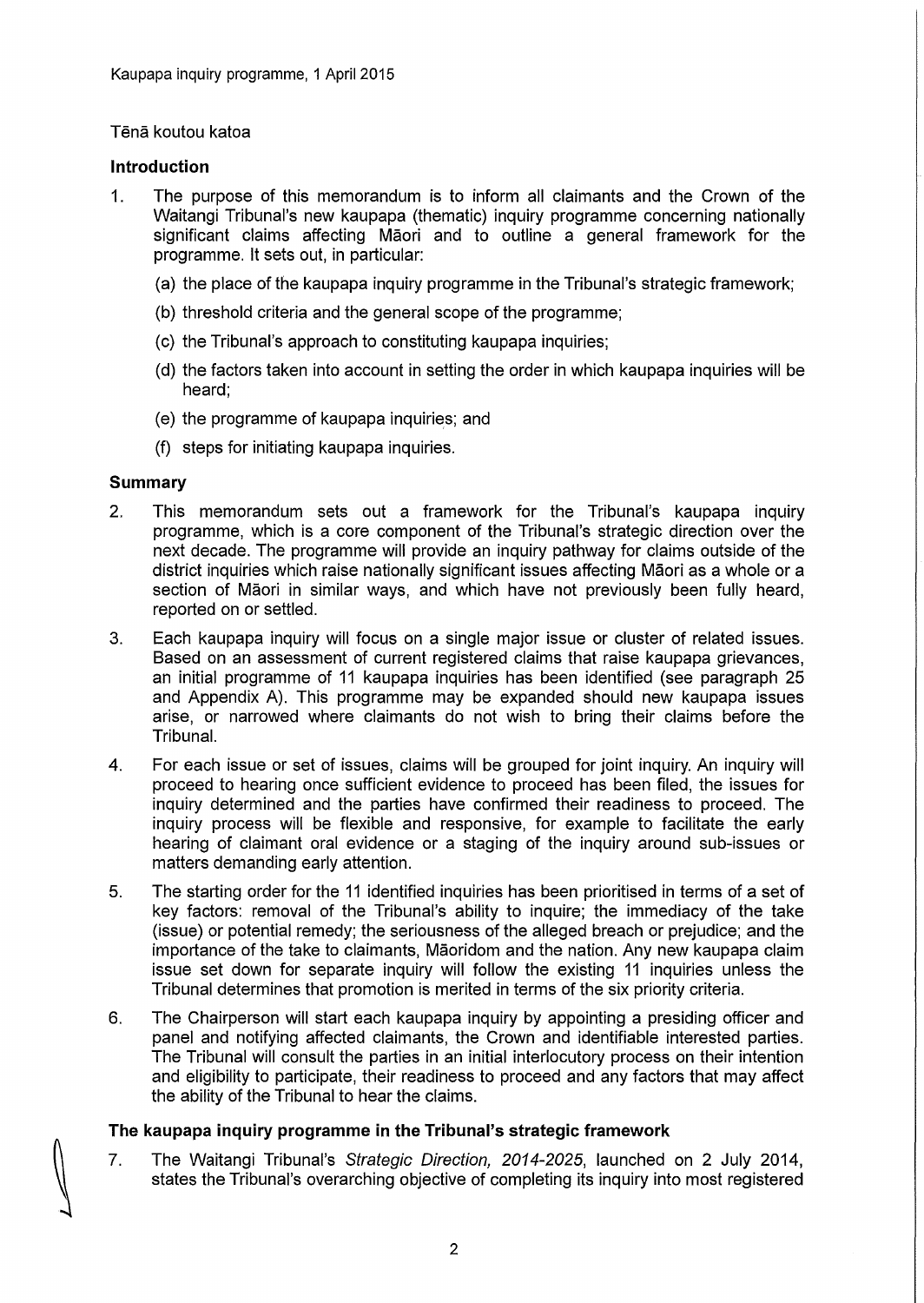claims by the mid-2020s. To that end, it sets five strategic goals to be achieved by 2025 and outlines new inquiry pathways for claims that have not already been fully heard in district and other inquiries.

- 8. One of the new pathways is a kaupapa claims inquiry programme. In the past, claimants with kaupapa grievances have been able to have them heard only under urgency or within the Tribunal's district inquiry programme. From the 1990s, the Tribunal has prioritised the hearing of claims on a district basis in order to assist the Crown and claimants to achieve settlement of historical claims. These district inquiries have adopted differing approaches, with some excluding particular kaupapa from their framework of issues. In any case, many kaupapa issues are, by definition, national in scope and not suited to a district inquiry context, even though many have a significant historical dimension. Urgent inquiries, of necessity, have often focused on the specific matter bearing the risk of imminent and irreversible prejudice, with neither time nor evidential resources for a full investigation of the underlying issues and historical context. As a result, some kaupapa claims have been waiting for many years to be heard.
- 9. The new kaupapa programme will provide that opportunity for claimants who wish to bring their kaupapa grievances before the Tribunal. Kaupapa grievances may include both historical (grievances arising before 21 September 1992) and contemporary claim issues. The programme will fulfil two of the Tribunal's strategic goals:
	- a) The first goal aims to achieve a significant reduction in the backlog of kaupapa claims by 2020. These include claims with kaupapa grievances that are likely to be included in historical Treaty settlements, as well as other claims with high priority issues.
	- b) The second goal aims to substantially advance or complete the remaining kaupapa claims by 2025. These comprise claims with non-district-specific historical grievances that are not included in historical Treaty settlements, such as those raised by national organisations rather than tribal groups, and claims with contemporary kaupapa grievances.
- 10. As foreshadowed at the July 2014 launch of the Strategic Direction, the programme has now started with the first kaupapa inquiry, into claims concerning military veterans and their whanau. Its first judicial conference was held on 17 December 2014 and the inquiry is now in active preparation. It is therefore timely to set out a general framework for the conduct of kaupapa inquiries as a whole.

#### Threshold criteria and the general scope of the kaupapa inquiry programme

- 11. The kaupapa inquiry programme is designed to provide a pathway for the hearing of nationally significant claim issues that affect Maori as a whole or a section of Maori in similar ways. These thresholds - national significance, Māori widely affected, similarity of experience of the Crown policy or action complained of  $-$  must normally be met for a kaupapa inquiry to be constituted. They have been used to group claim issues, as identified in the current claims before the Tribunal, into 11 inquiries as set out in the programme outlined below in paragraph 25.
- 12. More specifically, each kaupapa inquiry will usually have the following characteristics of scope and significance:
	- a) The inquiry will be organised around a theme that brings together all aspects of a kaupapa claim issue or a cluster of related issues.
	- b) The kaupapa issue should extend to Maori as a whole or to a section of Maori on a national scale, whether or not the issue by its nature is limited to particular geographical areas.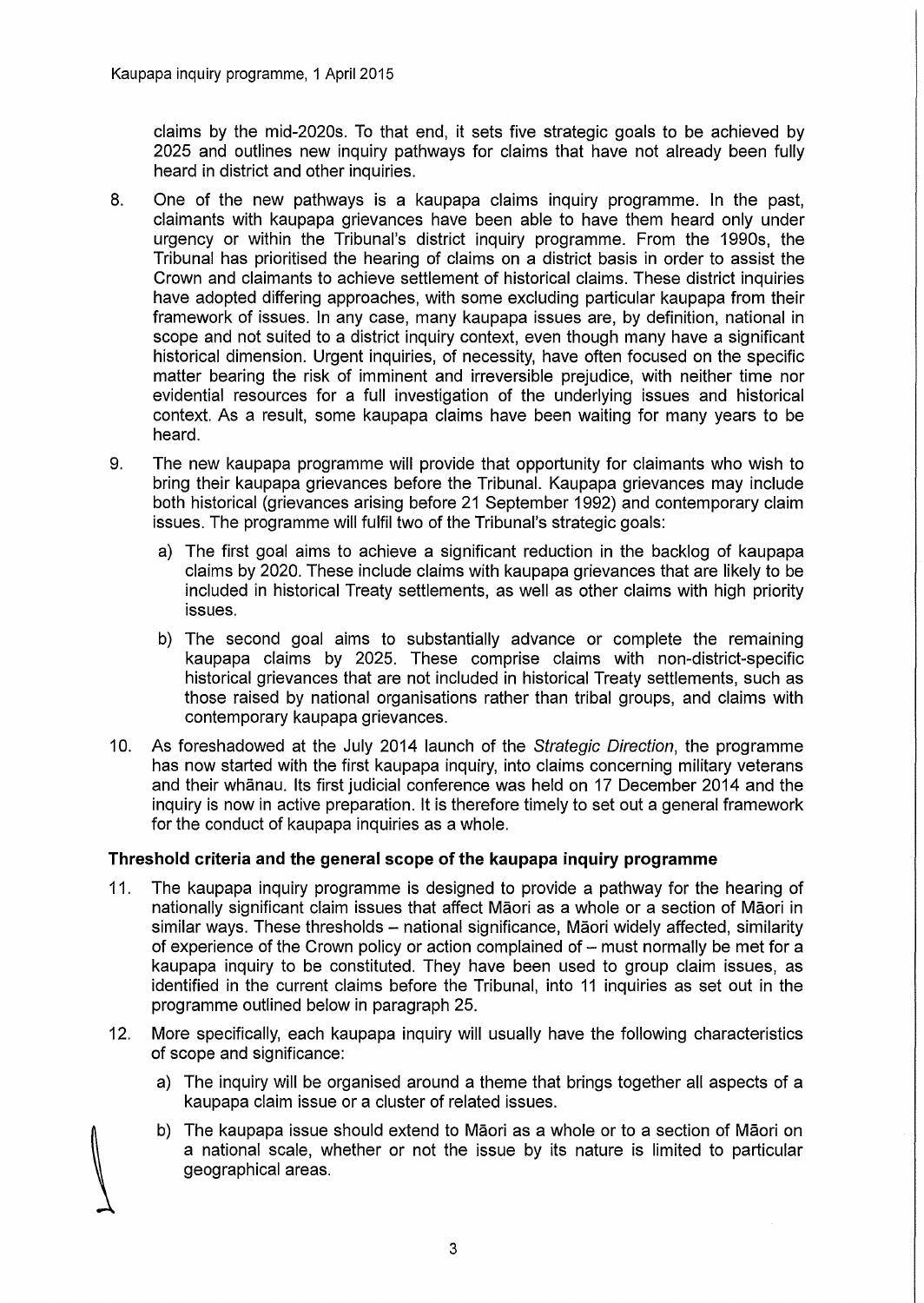- c) The claim grievances should have broadly similar features, as should the nature and impacts of the Crown legislation, policies, acts and omissions alleged to be in breach of the Treaty.
- d) The kaupapa issue should be of national significance to Maori in terms of the seriousness of the Treaty breaches alleged or to the nation in terms of the potential impact on government policy or resources.
- 13. The overall thematic scope of the kaupapa inquiry programme is intended to enable claimants to bring before the Tribunal all eligible claims for which they seek a hearing on kaupapa issues. This is an inclusive approach. The programme of kaupapa inquiries listed in paragraph 25 below is based on an assessment of the issues as currently specified in existing registered claims.
- 14. Sustaining an inclusive approach will require some flexibility in the overall scope of the kaupapa inquiry programme. Future claims may raise new contemporary issues that merit inclusion in the programme and, if sufficiently distinct, a separate inquiry. Conversely, for some claimants the kaupapa take may have passed or may be pursued by other means. A withdrawal of claims from further inquiry may narrow the scope of a kaupapa issue and change its focus or, if the remaining claims together no longer meet the threshold criteria, lead to its removal from the kaupapa inquiry programme.
- 15. The range of kaupapa issues will also be influenced by the extent to which an issue has been addressed in previous Tribunal inquiries and thus by the eligibility of claims for inclusion:
	- a) For claims or parts of claims already heard, the Tribunal cannot inquire a second time. This applies to claims whose kaupapa grievances have been fully heard in a previous or current inquiry. Exceptions may arise where a claim's kaupapa grievance was severed from the inquiry, noted by the Tribunal as excluded from its report, or only partially inquired into, for example under conditions of urgency.
	- b) For registered claims not yet heard but which raise kaupapa issues that were heard and reported on in a previous Tribunal inquiry into other claims, their eligibility for inclusion in this particular programme will depend on the extent to which they raise new substantive aspects of the kaupapa issue. This applies both to claims arising in districts on which the Tribunal has previously reported and to claims raising grievances that have been the subject of previous kaupapa inquiries.
- 16. The extent of previous Tribunal inquiry into claims with kaupapa grievances is likely to have three limiting effects on the scope of the programme, although it is impossible to be fully prescriptive in advance:
	- a) It will exclude those kaupapa issues already fully covered in previous and current Tribunal inquiries.
	- b) For kaupapa issues that are included in the programme, it will similarly exclude sub-issues previously fully covered, except to the extent necessary to reach a full understanding of the principal issues concerned.
	- c) For kaupapa issues previously partly covered, the issue may not reach the required threshold of national scale, especially where some of the claims raising the issue have already been heard in a number of district inquiries.
- 17. As indicated in the Tribunal's Strategic Direction, the Tribunal intends to provide alternative processes for the consideration of claims whose unheard kaupapa grievances raise issues that have been subject to previous inquiry or that, taken together, do not meet the threshold for inclusion in the kaupapa inquiry programme.

 $\overline{a}$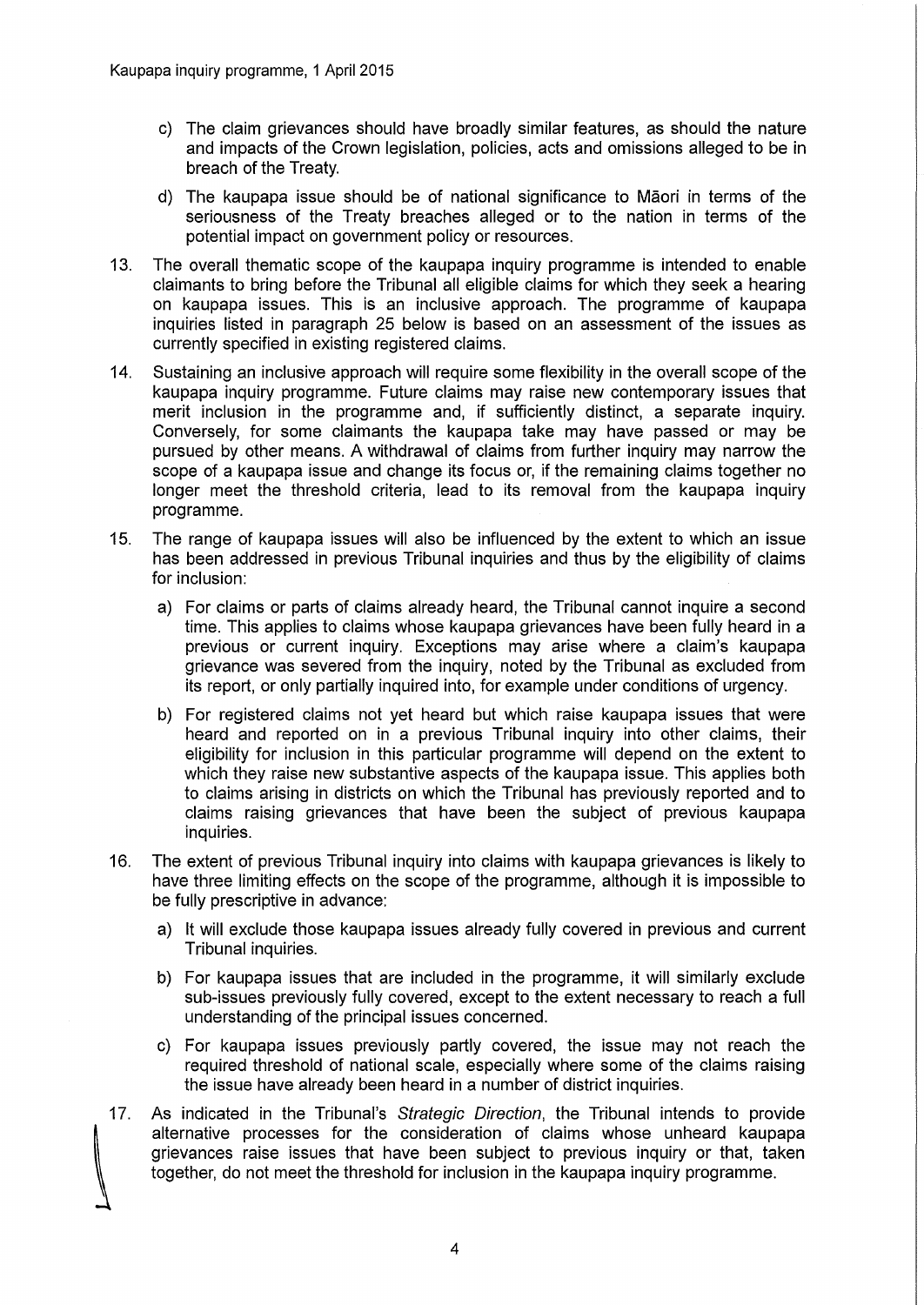#### **Approach to constituting kaupapa inquiries**

- 18. As with district inquiries, the Tribunal has adopted general principles to guide the configuration of inquiries under the kaupapa inquiry programme. These include, in particular, a broad issue scope for each inquiry and the grouping of claims for joint inquiry.
- 19. The scope **of** kaupapa inquiries may be broadly defined or kept within specific bounds. For instance, there might be a single inquiry into the health sector as a whole or several inquiries each focusing on a particular health issue. On balance, the Tribunal's preference is for a broad approach, especially where the claim grievances are clearly interrelated. This will help to promote efficiency in the conduct **of** kaupapa inquiries and to enable faster completion of the programme as a whole. It will reduce the fragmentation and duplication of effort by the Tribunal and the inquiry parties across multiple inquiries. It will also assist the Tribunal to consider all aspects of the issue, enabling an inquiry to consider related matters together and to deliver more comprehensive findings and recommendations. This preference does not, however, rule out a more targeted approach where appropriate to the nature of the issue, to the grievances raised and remedies sought, or to circumstances requiring a fast inquiry process for particular claims.
- 20. As indicated in paragraph 13 above, each kaupapa inquiry will be inclusive of all related kaupapa grievances that claimants wish to have heard. All eligible claims that raise such grievances will be grouped for joint inquiry. The initial programme of 11 kaupapa inquiries listed in paragraph 25 has been determined on the basis of the Tribunal's preference for a broad thematic approach and an assessment of the kaupapa grievances raised in eligible statements of claim, taking into account the threshold criteria set out in paragraphs 11-12.

#### **Priority criteria for setting the order of kaupapa inquiries**

- 21. As well as indicating the issues for inquiry, the initial programme of kaupapa inquiries is also arranged in the order in which they are expected to proceed. The purpose of indicating the order of inquiries is to give claimants, the Crown, and any interested parties an approximate indication of when claims will be heard, especially where claimants have grievances that may fall within the scope of more than one inquiry.
- 22. The Tribunal has taken a number of factors into account in arriving at an order of priority for the kaupapa inquiries to proceed. Amongst them are the following general considerations:
	- a) Removal of the Tribunal's ability to inquire: Is something about to happen that would prevent the Tribunal from hearing some or all of the claims if they are given a lower priority? This criterion is closely related to the risk of significant and irreversible prejudice that is a necessary condition for granting urgency to a claim.
	- b) Immediacy of the take or potential remedy: Can something meaningful still be done to remedy the grievances? Is the take both live and current? Is remedial action potentially time-bound?
	- c) Seriousness of the alleged breach or prejudice: How significant is the issue in terms of the Treaty relationship? This factor takes into account the severity of the alleged Treaty breach and the severity and extent of the prejudice alleged to have resulted from it.
	- d) Importance of the take to claimants: What is the weight of claimant interest in the take? How important is the kaupapa take within the context of their claims as a whole?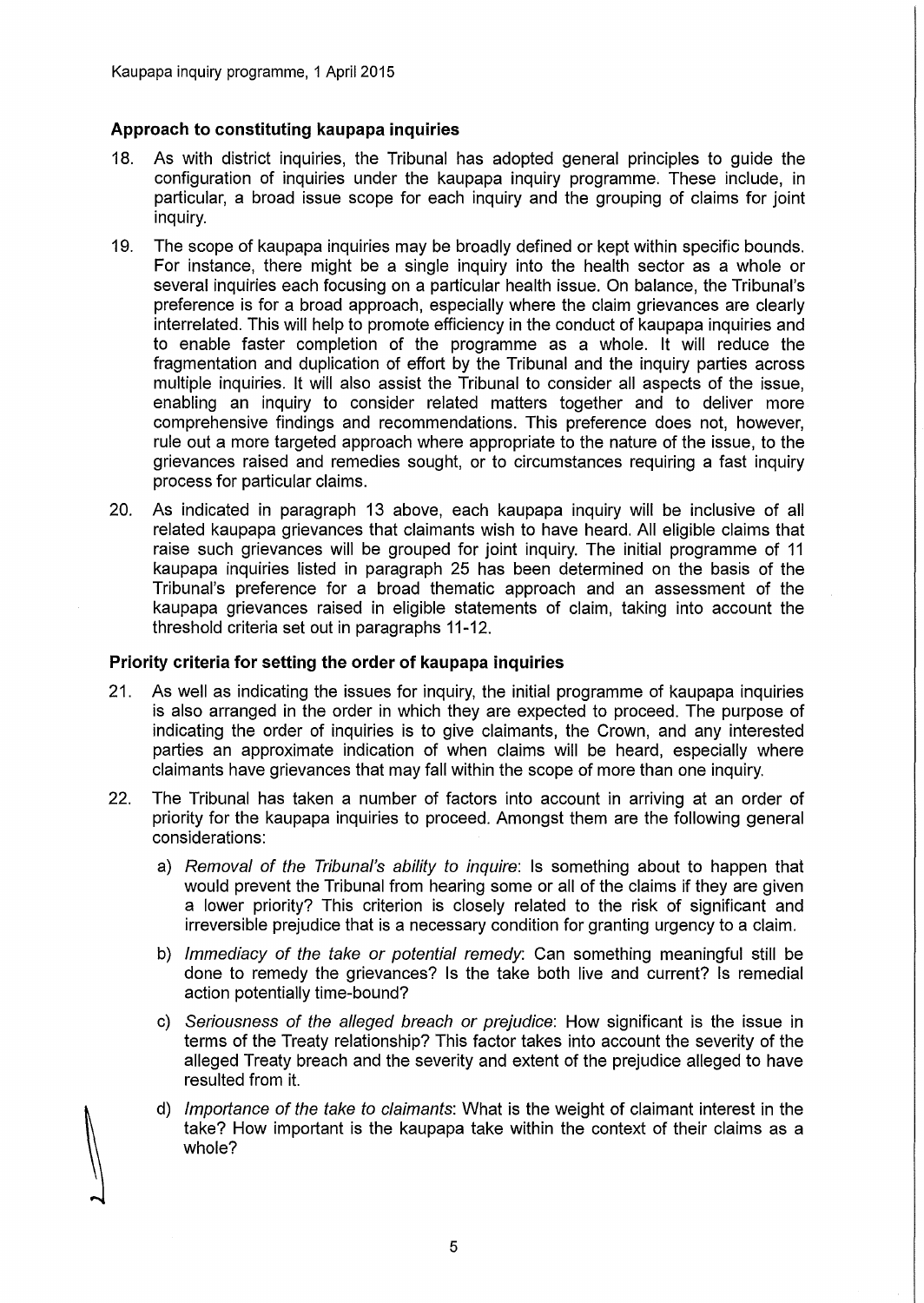- e) Importance of the take to Maoridom: How significant is the issue to Maori as a whole today? This factor considers the overall significance of the take for Maori as a whole, on the basis partly of the numbers of Maori people actually or potentially affected and partly of the importance of the issue to Maori generally.
- f) Importance of the take to the nation: How significant is the issue to the nation? This factor applies in particular to matters affecting major aspects of economic, social and environmental policy, in particular where large-scale financial impacts or political or legal uncertainty might be involved.<sup>1</sup>
- 23. Although an order of inquiries is set down, some flexibility may be needed as the programme proceeds. Changing circumstances will sometimes rebalance the relative priorities and require a reordering of the forward inquiry programme. When preparing inquiries for hearing, the appointed Tribunal panel may decide to sever particular issues for separate inquiry, which would then need to be relocated in the inquiry programme. In addition, new kaupapa issues may arise that cannot be accommodated within the planned inquiries and are best designated for separate inquiry.
- 24. The Tribunal will determine any change in the order of inquiries and the placement of any new inquiries in the forward kaupapa inquiry programme, taking into account the general priority criteria in paragraph 22 and all other relevant circumstances.

#### **The kaupapa inquiry programme**

- 25. On the basis of an examination of existing registered claims that raise kaupapa issues, the Tribunal has determined that the initial kaupapa programme will comprise 11 inquiries. Fuller descriptions of these inquiries are provided in Appendix A, but here a list of inquiry titles is outlined. The inquiries will proceed in the following order:
	- 1. Maori military veterans
	- 2. Constitution, self-government and electoral system
	- 3. Health services and outcomes
	- 4. Mana wahine and mana tane
	- 5. Education services and outcomes
	- 6. Identity and culture<sup>2</sup>
	- 7. Natural resources and environmental management<sup>1</sup>
	- 8. Social services, social development and housing
	- 9. Economic development
	- 10. Justice system
	- 11. Citizenship rights and equality
- 26. As new kaupapa grievances may arise from time to time, it will be open to the affected claimants and the Crown to propose them for inclusion in the kaupapa inquiry programme. The proposal should endeavour to locate the new issue within the scope

 $1$  This factor was considered in the Tribunal's decision to give priority to hearing Central North Island claims (Wai 1200, #2.3.1).

<sup>&</sup>lt;sup>2</sup> Where sub-issues under this heading overlap with the Tribunal's report on the Wai 262 claim (Ko Aotearoa Tenei: A Report into Claims Concerning New Zealand Law and Policy Affecting Maori Culture and Identity, (Waitangi Tribunal, 2011)) or with district reports, these kaupapa inquiries will be limited to addressing historical and specific contemporary aspects not fully covered in the relevant reports.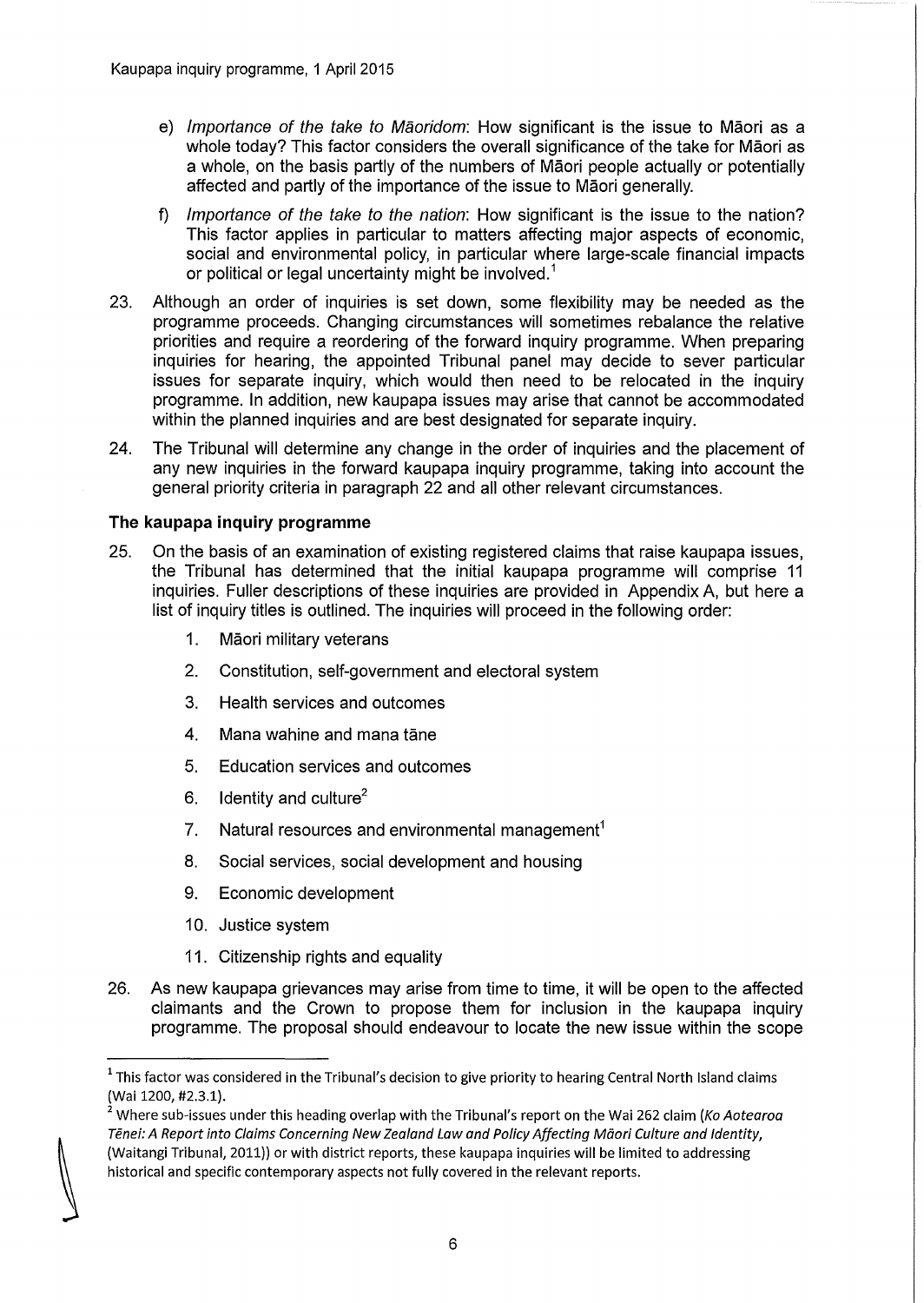of a current or future kaupapa inquiry in the forward programme. If that is not feasible, the proposal should state clearly and fully how the new issue meets the threshold for constituting a kaupapa inquiry in terms of the factors outlined in paragraphs 11-12 above.

- 27. Ordinarily, a new kaupapa inquiry, if approved, will be placed at the end of the forward programme. A proposal for a new kaupapa inquiry may, however, also state a case for it to be prioritised higher in the order of inquiries. As well as any specific factors arising from the circumstances of the claims, the case should fully address the six priority criteria described in paragraph 22 above. Should the matter be deemed urgent, it remains open for the claimants to apply for urgency in the usual manner.
- 28. For claimants with claims or part-claims awaiting the Tribunal's attention, the kaupapa inquiry programme provides one pathway alongside several others. Alternative options for bringing claims before the Tribunal include:
	- a) the three final district inquiries now in preparation or hearing (Te Paparahi 0 Te Raki, Taihape and Porirua ki Manawatū), in which a number of claimants who also have kaupapa grievances are participating;
	- b) the forthcoming process for Tribunal consideration of historical claims that have not been settled but were submitted too late for inclusion in the respective district or kaupapa inquiry;
	- c) the post-2020 inquiry process for contemporary claims with a district or local focus that are new or have fallen outside the scope of the district and kaupapa inquiry programmes and of historical Treaty settlements.

#### **Initiating kaupapa inquiries**

- 29. The pace at which the kaupapa inquiry programme advances will depend on a number of factors, including the completion of the final inquiries currently under way in the Tribunal's district inquiry programme and the resources available to the Tribunal and the parties. Updates to the forward programme of kaupapa inquiries will be published on the Tribunal's website and significant developments reported in the Tribunal's journal, Te Manutukutuku, which is published twice yearly.
- 30. Ordinarily, when the Tribunal is in a position to launch the next kaupapa inquiry in the forward programme, the Chairperson will appoint a presiding officer and a panel to prepare the inquiry for hearing and notify all the claimants who appear to have outstanding kaupapa grievances related to the issue for inquiry, as well as the Crown and any identifiable interested parties.
- 31. At the outset the Tribunal will consult all parties on whether they wish to participate and their eligibility for inclusion. The inclusive approach outlined above will enable all claimants who consider that any of their grievances are within the scope of the inquiry to indicate their intention to participate. At that point the Tribunal will address any questions concerning their inclusion in the inquiry.
- 32. Limitations on eligibility that the Tribunal will take into account are that the claimants' grievances:
	- a) are partially or fully subject to a historical Treaty settlement; or
	- b) have been heard in a previous or current Tribunal inquiry.
- 33. The Tribunal may also take into account factors that suggest that a claim is better suited to a non-kaupapa form of inquiry, such as those indicated in paragraph 28, including that the claimants' grievances:
	- a) have not been heard but are the same as issues that the Tribunal has previously reported on; or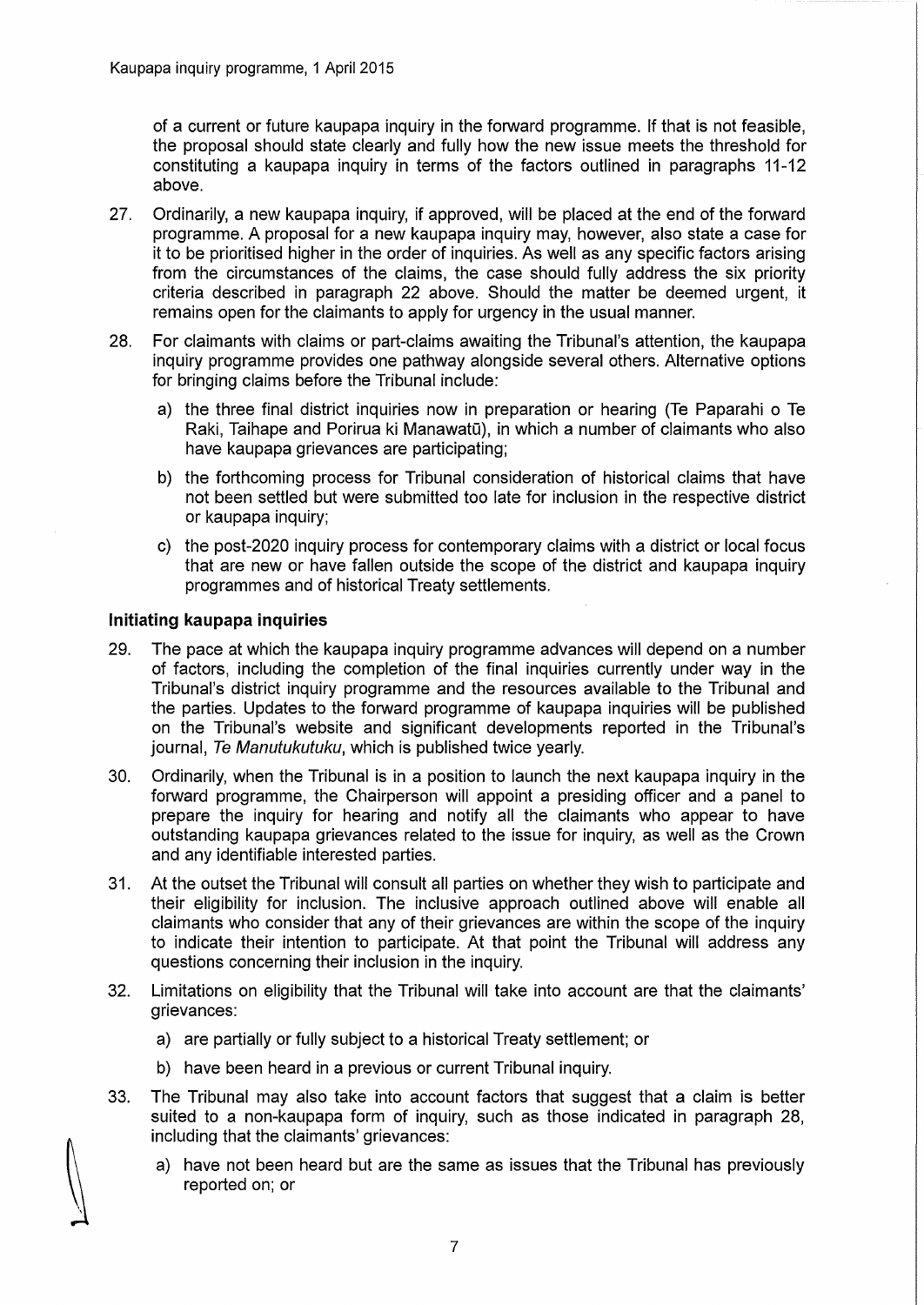- b) have a purely local focus that disconnects them from the national frame of reference of a kaupapa inquiry.
- 34. As one of the preliminary steps, the Tribunal will seek confirmation of readiness to proceed from the Crown and those eligible claimants who have grievances that fall within the thematic scope of the inquiry and which they wish to be heard. This is an essential condition for the start of any kaupapa inquiry and does not mean readiness to go to hearing, with evidence prepared, but rather an ability to engage in the preparation of the inquiry. Should the Tribunal consider that the state of readiness is insufficient, it may defer the start of the inquiry to a later date or demote it in the order of inquiries.
- 35. If there is sufficient weight of claimant interest to meet the threshold criteria identified in paragraphs 11-12 for starting the inquiry, as well as readiness to proceed, the Tribunal will consult further on what kind of inquiry process the parties would prefer and any factors that may affect the ability of the Tribunal to hear the claims, such as pending Treaty settlements.
- 36. In general, it is expected that a kaupapa inquiry will adopt a process similar to that employed in most district inquiries, proceeding to hearing once the eligible claims have been combined for joint inquiry, a sufficiency of technical, claimant and Crown evidence has been filed, the issues for inquiry have been determined, and the parties have confirmed their readiness to proceed.
- 37. However, as circumstances are likely to vary widely across kaupapa inquiries, the Tribunal will adopt a flexible and responsive approach to setting an inquiry process. Commonly, a preliminary interlocutory process may assist in establishing an initial framework of issues, the claimants who wish to participate, their eligibility to do so, the readiness of the parties to proceed with the inquiry, and any jurisdictional questions in need of resolution. There may also be agreement on the early hearing of claimant oral evidence.
- 38. An inquiry may be organised into stages to hear particular groups of claims and issues, or to address priority matters demanding early attention. Given the nature of a joint inquiry into grouped claims, it is nevertheless important that the Tribunal be able to hear and report on an issue or sub-issue in a single process, whether or not organised into stages.
- 39. As noted, the first kaupapa inquiry, into the claims of Maori military veterans, has recently started. It is expected that the preparation of the next two kaupapa inquiries will commence during the coming business year (July 2015 to June 2016).

The Registrar is to send this memorandum to the Crown and all claimants with registered claims and to place an electronic copy on the Tribunal's website for public information.

**DATED** at Wellington this 1<sup>st</sup> day of April 2015

Chief Judge W W Isaac **Chairperson WAITANGI TRIBUNAL**